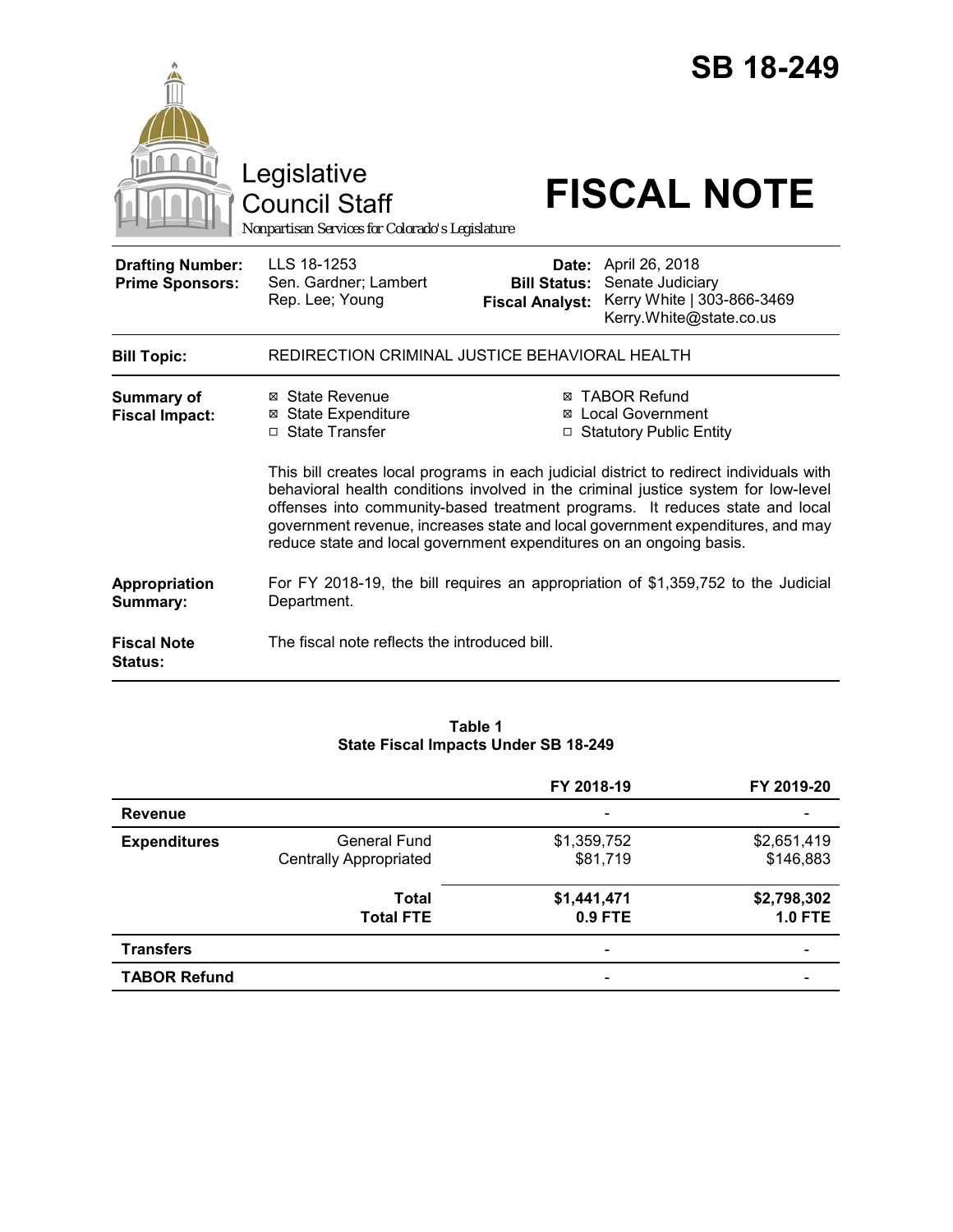# **Summary of Legislation**

This bill requires each judicial district to develop and administer an "alternative redirection" program (program) for individuals with behavioral health conditions involved with the criminal justice system for low-level offenses. The bill defines a low-level offense as any misdemeanor or petty offense, except for those offenses that trigger the rights for crime victims and witnesses, and any additional offenses that all stakeholders in the judicial district agree may be categorized as such. The goals of local programs, which are to be in place by January 1, 2019, are to reduce recidivism, redirect people into community-based behavioral health treatment, reduce costs associated with incarceration, and decrease the need for criminal justice involvement.

**Program development.** The chief judge of each judicial district is responsible for developing a local program. Each judicial district must develop its program and eligibility criteria with input from the stakeholders in the judicial district. In creating the program, the chief judge is required to:

- convene stakeholder meetings;
- contract with local community behavioral health providers, such as community mental health centers, that are able to provide a continuum of services and to provide an adequate number of dedicated redirection specialists; and
- administer the program once it is implemented.

Each judicial district must identify existing programs and resources that may be available in the community. The State Court Administrator, Department of Health Care Policy and Financing, and Office of Behavioral Health in the Department of Human Services are required to collaborate to ensure that behavioral health services are coordinated and efficient. Local treatment providers must comply with any reporting requirements of the program, use noncoercive treatment methods, and maintain the confidentiality of any statements made during treatment.

**Screening and evaluation.** In designing its program, each judicial district must work collaboratively with local community behavioral health providers and local jails and detention facilities to ensure that each individual who is arrested and brought to such facilities is screened using a standardized, evidence-based screening tool. Facility personnel must prescreen individuals who meet the criteria of the bill.

Within 48 hours after arrest, but prior to the individual's first court appearance, and with the individual's consent, redirection specialists in the Judicial District must evaluate the individual to determine eligibility for redirection using specified criteria. The redirection specialist must notify the court and other required parties of the results of the evaluation and any recommendation for redirection. All information related to this process is confidential and may not be released except in specified circumstances.

At any time during the prosecution of an eligible criminal case, any court officer, including prosecutors, judges, and defense counsel, may request that a redirection specialist conduct an evaluation or screening for any individual for redirection purposes.

**Court procedures.** After receiving the redirection specialist's recommendation, the court must determine whether to refer the case for redirection, but may not do so if the individual objects. If the prosecution objects to a redirection order, the court must find in writing and by clear and convincing evidence that redirection is necessary and appropriate before ordering redirection. If the court orders redirection, the criminal charges against the individual must be dismissed in the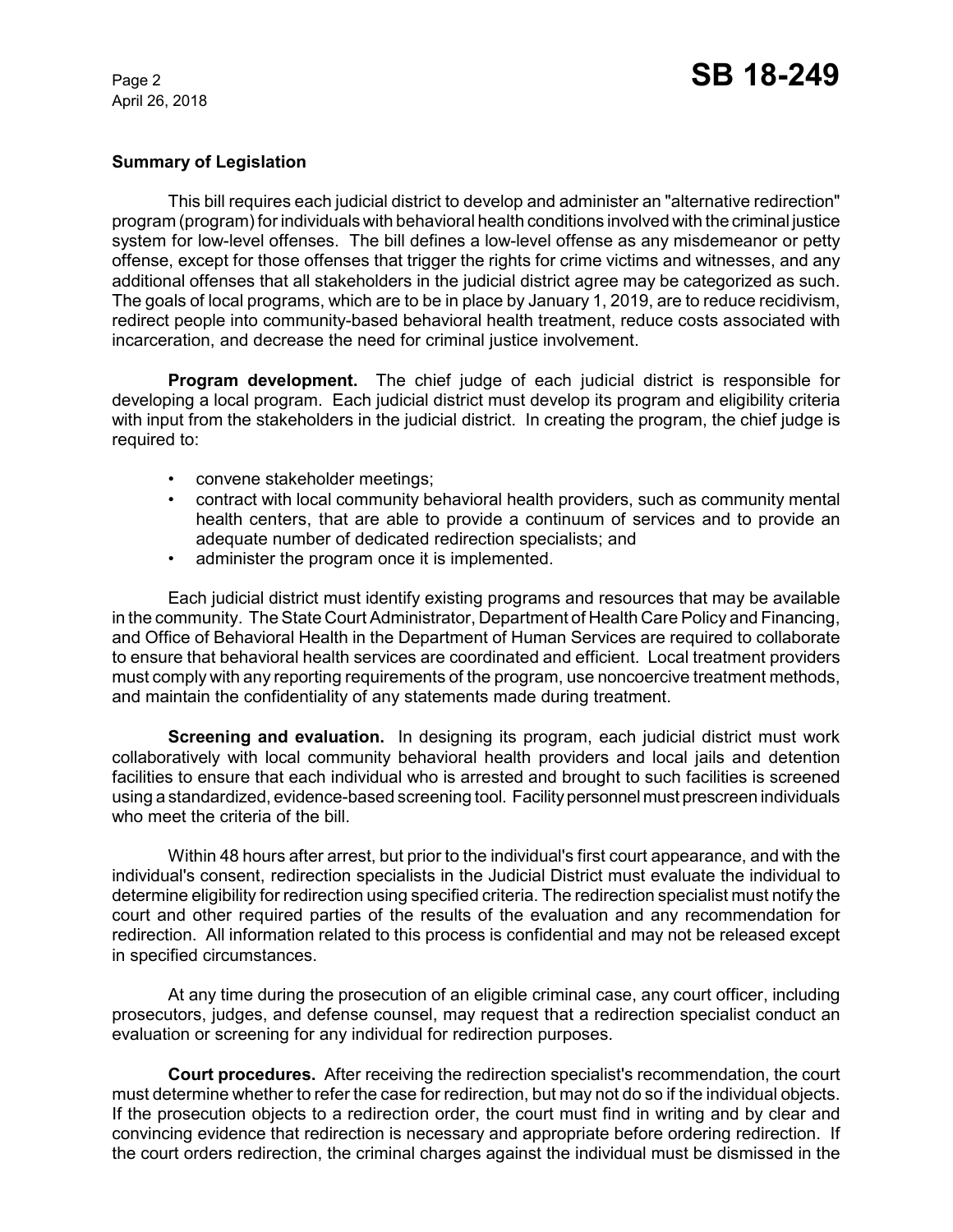interests of justice and the individual must be released if he or she is in custody. No further action is to be taken unless the redirected individual is convicted of a new criminal offense that carries a possible term of incarceration within 6 months or fails to initiate treatment.

## **State Revenue**

Beginning in FY 2018-19, the bill will reduce state revenue from criminal fees and fines credited to the Judicial Department if more individuals are redirected into community-based behavioral health treatment rather than being convicted of criminal offenses. Fine penalties for most misdemeanors and petty offenses range from \$50 to \$5,000 depending on the offense. Fees are also imposed for a variety of court-related costs, which vary based on the offense but may include probation supervision, victim compensation, and late fees, among others. Because the courts have the discretion of incarceration, imposing a fine, or both, and it is unknown how many offenders will be redirected, the precise impact to state revenue cannot be determined.

## **TABOR Impact**

This bill is expected to reduce state revenue from criminal fines and fees, which will reduce the amount of money required to be refunded under TABOR for FY 2018-19 and FY 2019-20. Since the bill reduces the TABOR refund obligation without a corresponding change in General Fund revenue, the amount of money available in the General Fund for the budget will increase by an identical amount. These amounts have not been estimated. State revenue subject to TABOR is not estimated for years beyond FY 2019-20.

## **State Expenditures**

This bill increases state General Fund expenditures by \$1.4 million in FY 2018-19 and by \$2.8 million in FY 2019-20 and future years. A total of 1.0 FTE are required in the Judicial Department. The bill may also result in future cost savings. Table 2 and the discussion that follows present the costs of the bill.

|                                                    | FY 2018-19  | FY 2019-20     |
|----------------------------------------------------|-------------|----------------|
| <b>Judicial Department</b>                         |             |                |
| <b>Personal Services</b>                           | \$79,376    | \$86,593       |
| <b>Operating Expenses and Capital Outlay Costs</b> | \$5,653     | \$950          |
| <b>Contracted Redirection Specialist FTE</b>       | \$1,130,502 | \$2,275,435    |
| <b>Contracted FTE Travel</b>                       | \$144,221   | \$288,441      |
| Centrally Appropriated Costs*                      | \$81,719    | \$146,883      |
| FTE - Personal Services                            | $0.9$ FTE   | 1.0 FTE        |
| <b>Total Cost</b>                                  | \$1,441,471 | \$2,798,302    |
| <b>Total FTE</b>                                   | 0.9 FTE     | <b>1.0 FTE</b> |

### **Table 2 Expenditures Under SB 18-249**

 *\* Centrally appropriated costs are not included in the bill's appropriation.*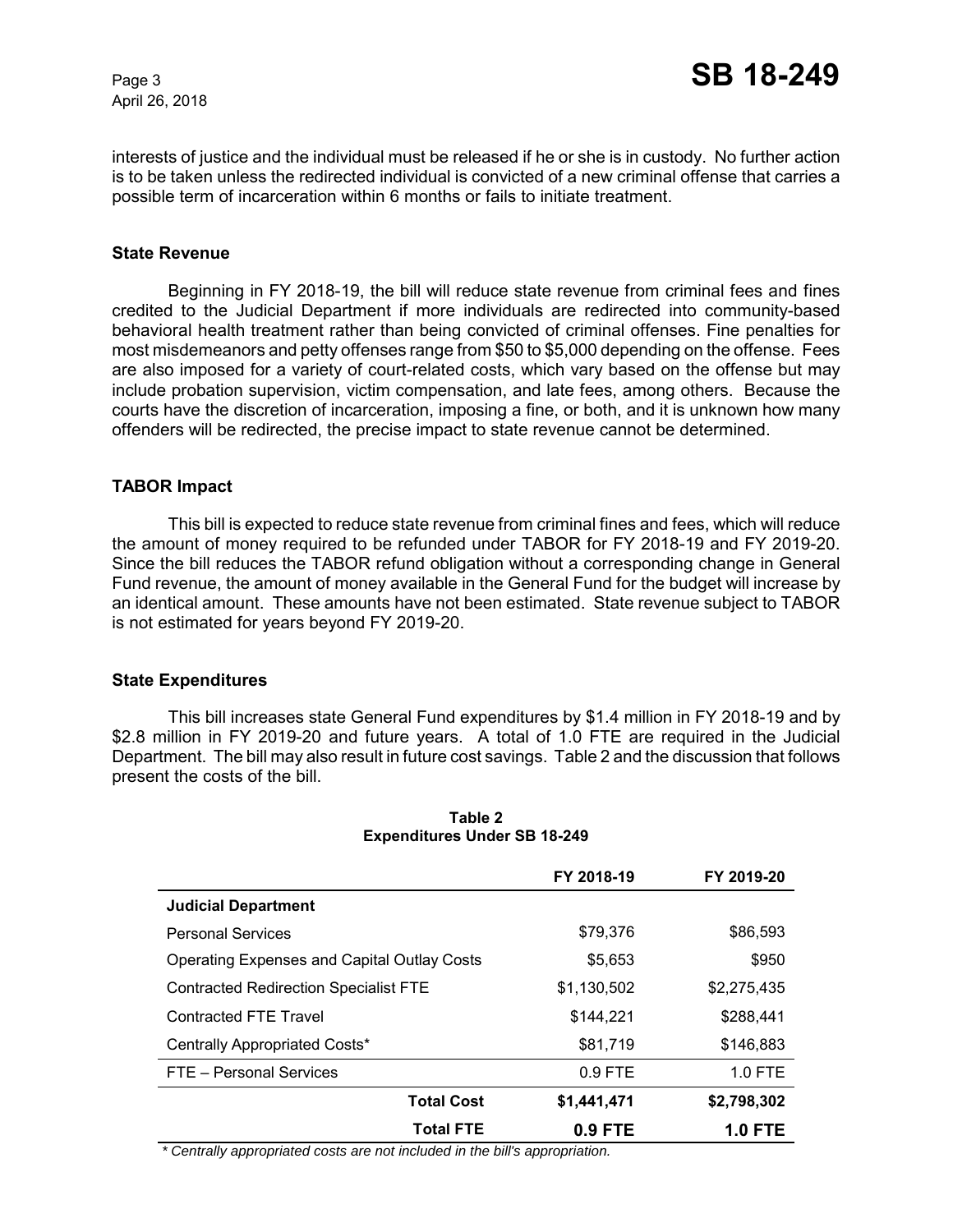**Judicial Department.** The bill affects several areas within the Judicial Department as described below.

*Court liaison program administration.*The bill requires 1.0 FTE for a courts program analyst position to administer the program, including drafting program policies and procedures, and overseeing overall implementation and operation of the program. This position is assumed to start on July 1, 2018. FY 2018-19 salary costs are prorated to account for the General Fund paydate shift.

*Contract redirection specialists.* The fiscal note assumes that program funding will be used to hire a total of 29.0 contract FTE to serve the state's 22 judicial districts. Some districts will require multiple positions to cover the caseload volume and geographic area. These positions will be contracted to start as of January 1, 2019. Travel and mileage costs are also included for these positions and are based on travel by existing court staff.

*Trial courts.* The bill may increase court time related to criminal cases when the district attorney objects to a redirection order. The bill is also expected to reduce trial court workload as individuals are redirected into community-based behavioral health treatment and charges are dismissed. The chief judge of each judicial district will have increased workload to assist in the development of the redirection program.

*Resource and cost savings.* To the extent that redirection specialists identify behavioral health resources in the community that would have otherwise been paid for by the Judicial Department, cost savings will occur. If fewer individuals are convicted of a misdemeanor and therefore not sentenced to probation, workload for the Probation Division will decrease. Finally, if fewer individuals proceed to trial, workload and costs for agencies that provide representation to indigent offenders, including the Office of the State Public Defender and Office of the Alternate Defense Counsel, will be reduced. Because it is not known how many individuals will be redirected into community-based behavioral health treatment in lieu of the criminal justice system, these impacts have not been estimated. If savings are substantial, reductions in appropriations will be requested through the annual budget process by the affected agency.

**Other agencies.** The Departments of Health Care Policy and Financing and Human Services will have increased workload to coordinate with stakeholders to ensure that behavioral health services are coordinated and efficient. This workload increase can be accomplished within the existing appropriations of each department.

## **Local Government**

This bill affects local governments in several ways, as described below. The exact impact to any particular jurisdiction will depend on the amount of work required to develop the local redirection program and the number of individuals who participate in it.

**District attorneys.** The bill may increase district attorney workload to participate in the development of the program, to coordinate with redirection specialists, and to file court motions when the district attorney objects to a potential redirection order. Conversely, workload and costs will decrease for each individual that is redirected out of the criminal justice system prior to trial. Because it is not known how many individuals will be redirected into community-based behavioral health treatment in lieu of the criminal justice system, these impacts have not been estimated.